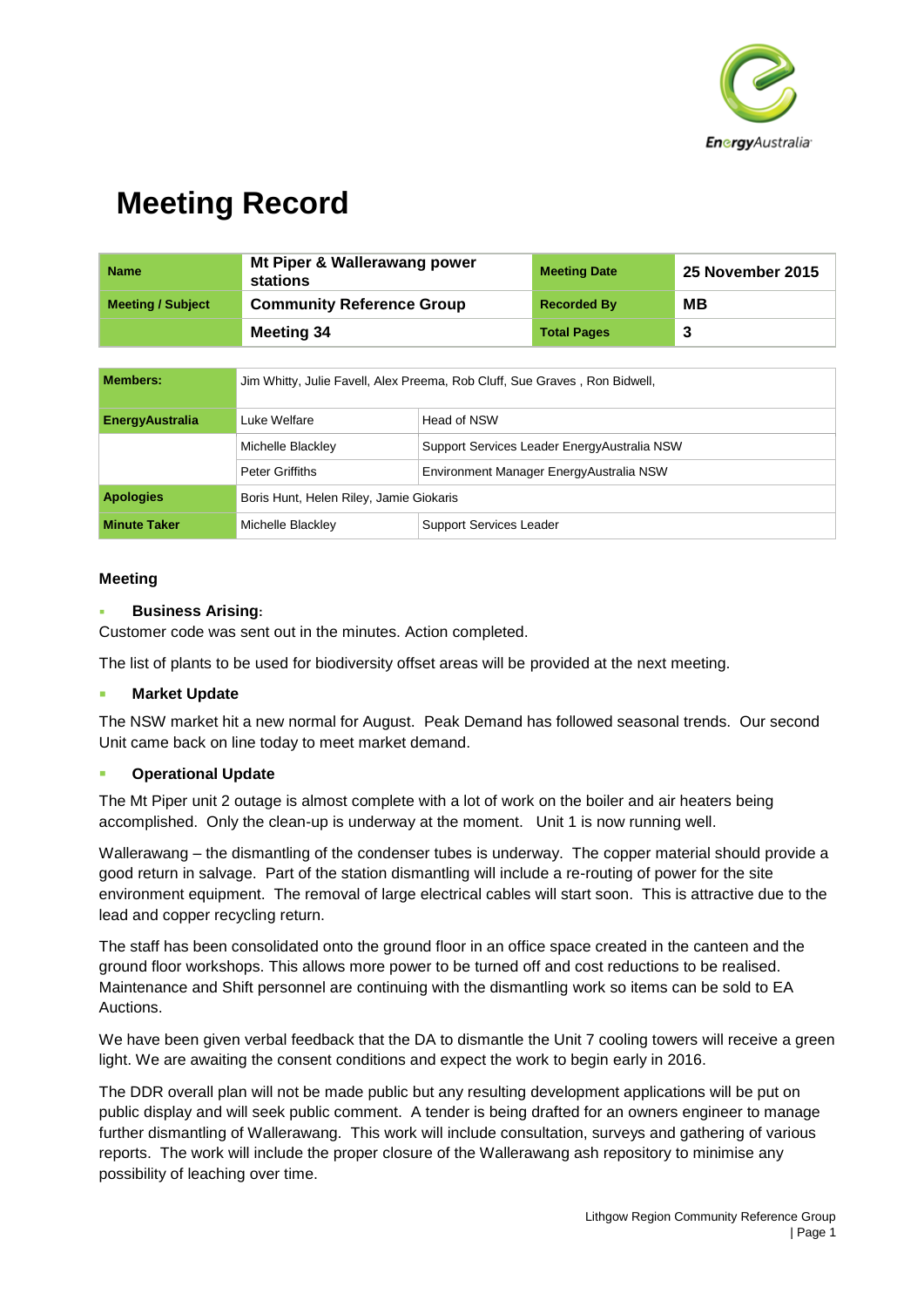

## **Site Safety**

Site Safety figures indicating year-to-date figures up to the 30 October 2015 were displayed and the one loss time incident at Mt Piper and the minor injury at Wallerawang were discussed. A worker at Wallerawang lacerated his finger and need nine stitches.

An issue from the Mt Piper outage was dust in eyes as people removed their PPE for work breaks. Some further work is underway to find a way of stopping this from happening in future.

### **Rail Unloader**

There has been no change with the status of the rail unloader site with environmental monitoring and the agistment lease continuing. EnergyAustralia are continuing to assess all our options.

### **Water Management**

Oberon Dam currently at 64.9% which is a further increase. Our active storage is at 98.5% with Lake Wallace still spilling. Lake Lyell has stopped spilling for the moment but the lake is still quite high and could spill again with a rain event. There is a green algal alert for Lake Lyell at the moment but the remainder of the catchment is algal free.

The committee asked if the algae affected the station and Mr Welfare advised that this was not the case.

We are still using and treating Springvale Mine water. We use 50 megalitres a day at full load. A project is being proposed to increase the piping capacity. This project will likely be managed by an Owners Engineer at could last for up to 18 months. Easements along the existing pipeline will be checked to ensure the appropriate conditions are in place.

This project is being developed cooperatively with Centennial Coal as their pumps will also need to be upgraded to increase their capacity. There is a lot of hard work from both companies being conducted to gain a mutual benefit for our businesses and the local community. The water can be taken from the mine except during outages, breakdowns or emergencies. This could mean that the pumping from Lake Lyell to Thompsons Creek Dam may decrease as soon as mid-2016 and the water in the catchment can be more constant. Also our reliance on Oberon Dam will be decreased.

### **Lamberts North**

- 148,679 tonnes of Ash was placed in Lamberts North from September 2014 to August 2015
- No complaints have been received or incidents recorded in these period
- The Annual Environment Management Report has been drafted and is being reviewed for submission.
- All ongoing conditions of approval have been met
- Biodiversity Offset Management Plan has been approved by Department of Planning & Environment o Flora & Fauna survey planned for offset site early December
	- o Tree planting planned to commence in early 2016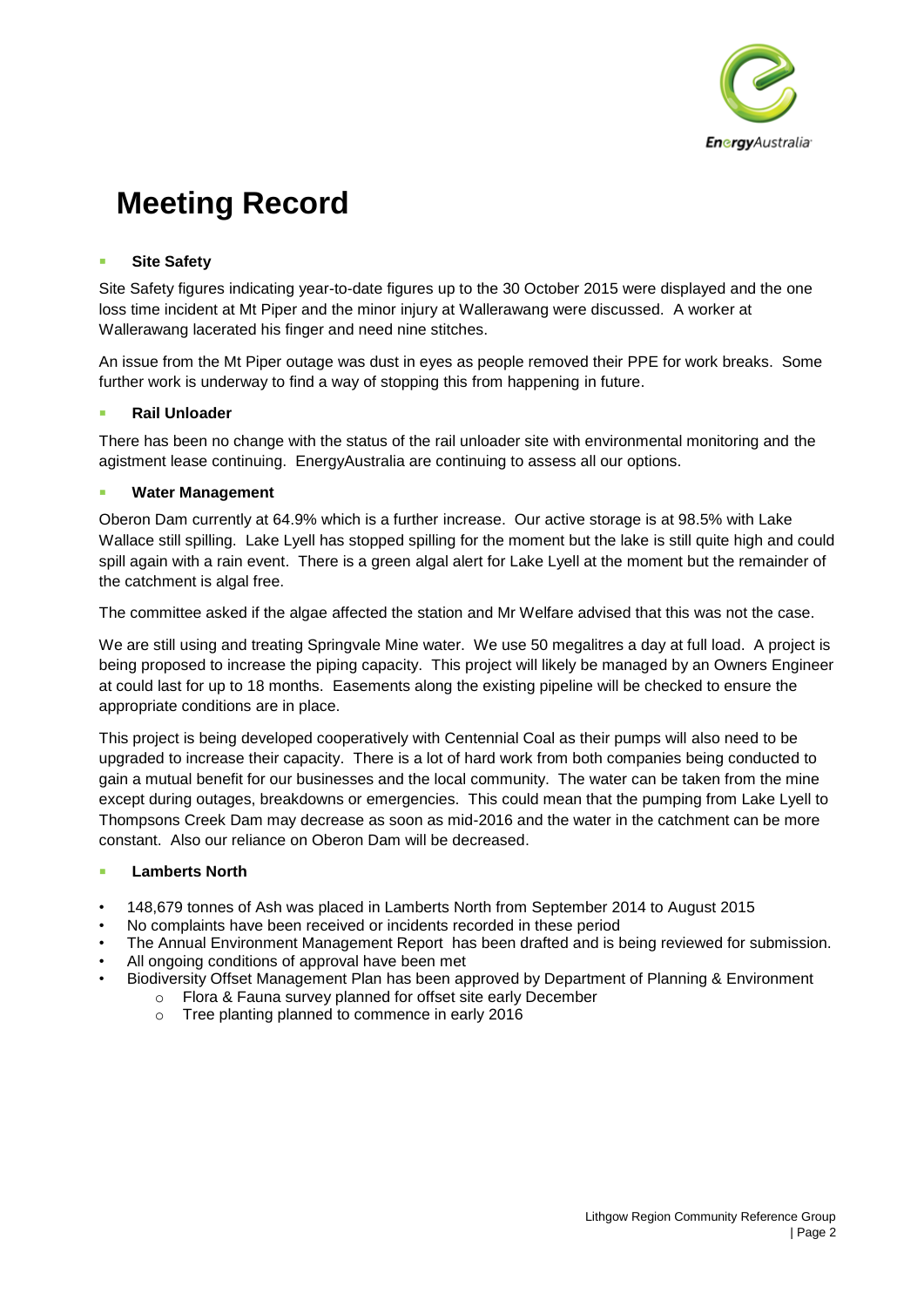

### **Sponsorship Process**

In the last quarter we have sponsored the Halloween event with Lithgow Council and been involved in the joint State and Federal Government announcement about disabled access for fishing in the local lakes.

The 2016 Sponsorship Plan being sent for approval and it is expected that a media release to introduce the Community Program will occur in January 2016. Community applications will close date Mid February for their review by this Committee at our next meeting.

Of course information about the criteria and confidentiality will be provided to assist the Committee with their decisions.

Applicants will be advised directly and a media release will be sent out to the local community about the successful applications

The application form is currently being reviewed to make it more straight forward to provide the required information.

#### **Infrasound Investigation**

The infrasound issue continues to be investigated. Infrasound is low frequency sound of less than 20 hz/second which has a long wave length and is usually ground based. This sound cannot be heard but some people can feel the sound and can find this disturbing as they feel pressure and nausea. Unfortunately, there is very little science on this subject.

EnergyAustralia holds regular discussions with complainant on our progress and have advised that low frequency noise testing was performed Wednesday 18 November on Unit 1. The report is due early in December 2015. Unit 2 will be tested once it is in service. We have responded formally to all questions raised by the complainant and will continue to do so.

We don't believe that Mt Piper is the source of the infrasound as our plant would not generate such a low frequency sound. However, we will advise the Committee and the complainant once the information comes to hand and we can see if any improvements that can be made.

### **General Business**

A new market development in the next 6 to 12 months will be complementary services related to solar panels. Services such as after sale service and maintenance.

Also new products were being investigated to be more energy efficient and intelligent in their service delivery such as toasters that would toast bread in a more consistent manner automatically.

Ms Favell queried whether Springvale Mine met the fuel needs of Mt Piper. Mr Welfare advised that it did. Ms Favell also wanted to know if Mt Piper would be taking coal from Mt Airlie. Mr Welfare advised that this was not the case.

Ms Favell also asked about the Pinedale Mine Community meetings and asked if the two meetings could be combined. She advised us of the membership of the Pinedale Mine committee. Mr Welfare advised that it was likely that he would attend these meetings as well but he did not foresee the merging of the two committees.

Mr Preema advised that the feral goats were still prevalent around Thompsons Creek Dam. EnergyAustralia will look into this matter. ACTION